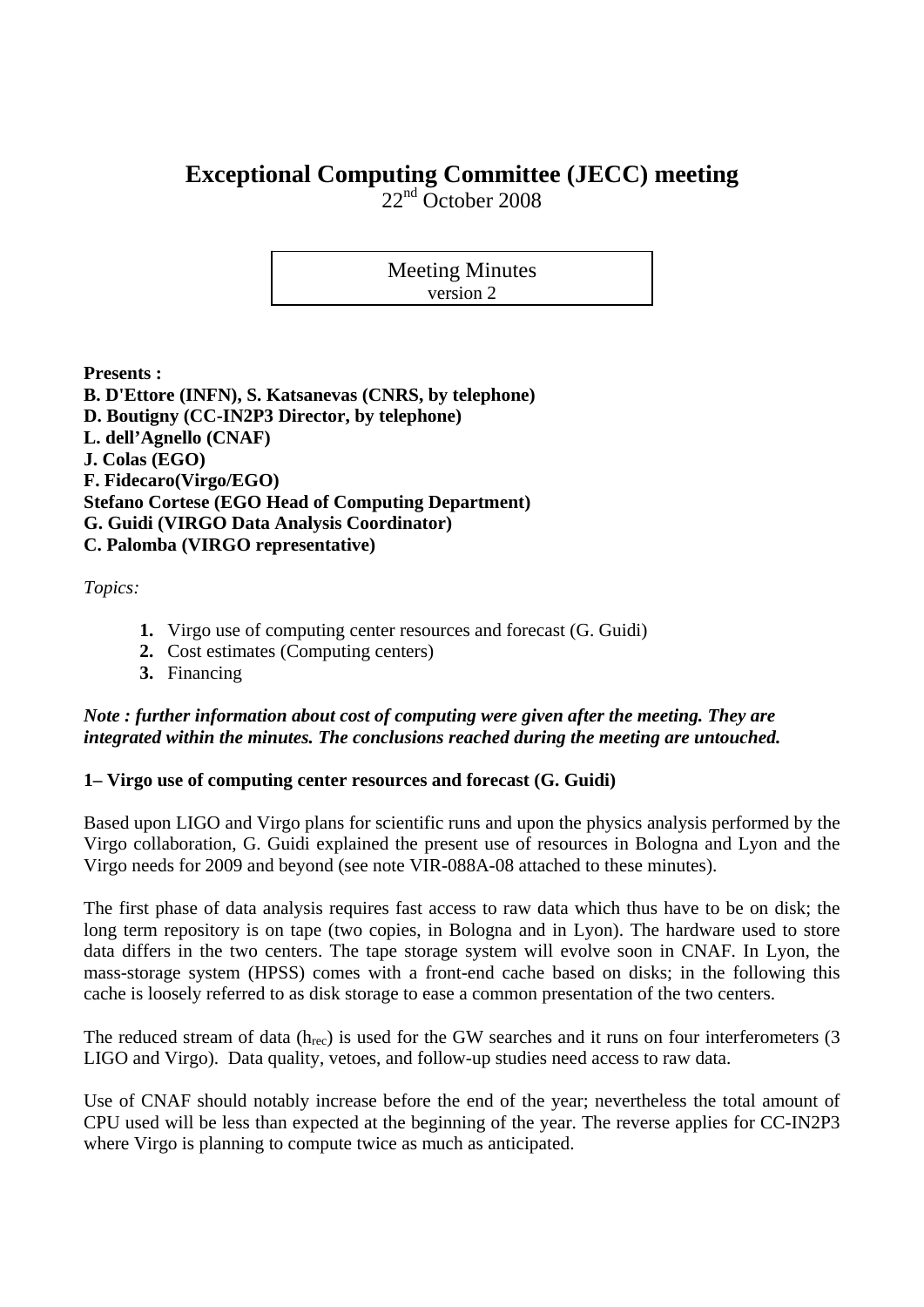The request, summarized in the table below, calls for a sizeable increase in the use of computing resources both in CNAF and in CC-IN2P3. The forecasts for 2010 and 2011 cannot be considered as reliable as for the year 2009.

### **2– Cost estimates**

During the meeting, the following cost estimates are taken based upon information by the computing centers:

*cost of CPU :* CNAF 0,48 €/KSI2K.days in 2008 CC-IN2P3 : 0,25 €/KSI2K.days CNAF 0,27  $E$ KSI2K.days in 2009 Note : These costs are lower than the estimate given at the previous JECC meeting  $(0.53\epsilon$ KSI2K.days see minutes of  $16/4/08$  JECC meeting) For CC-IN2P3 the cost of CPU is assumed identical for 2009. For 2010 and 2011, for both centers, a 30% yearly reduction is assumed (see JECC 16/4/08).  $\cos t$  of disk storage : CNAF 1.25  $\in$ GB CC-IN2P3 :  $1 \in$ GB in 2008  $0.5 \in GB$  in 2009 Note : The cost reduction in CC-IN2P3 for 2009 is linked to a change in technology.

 In the following summary table no further cost reduction is assumed in the following years

*cost for tape storage :* CNAF :  $0.1 \text{ } \text{GGB}$  CC-IN2P3 :  $0.17 \text{ } \text{ } \text{GGB}$  in 2008  $0.074 \text{ } \infty$ GB in 2009 Note : In the following summary table no cost reduction is assumed in the following years

B. D'Ettorre mentions that, as done for other experiments, CNAF should only charge for the cost of hardware and not for personnel, infrastructure or other running costs. Thus, for CPU, rather than giving a cost in unit of energy, he prefers to give a cost for computing power i.e.  $EKS12K$ .

After the meeting, B. D'Ettorre gives the following costs for CNAF (VAT included):

|                                  | 2008 | 2009 | 2010  | 2011  |
|----------------------------------|------|------|-------|-------|
| cost of CPU<br>$\epsilon$ KSI2K) | 0.16 | 0.09 | 0.07  | 0.054 |
| cost of disk<br>$(\text{CGB})$   | 1.25 | 0.96 | 0.71  | 0.53  |
| cost for tape<br>$(\text{CGB})$  | 0.17 | 0.10 | 0.088 | 0.063 |

As for disk, only the incremental (or replacement) computing power (new CPUs to be bought) has to be charged.

CC-IN2P3 charges the cost of hardware, based upon results of the latest tenders and the cost of electricity  $(\sim 40\%$  of the total cost). CC-IN2P3 prefers to charge for computing energy units i.e. KSI2K.days. Prices given during the meeting are confirmed.

The following summary table is thus compiled (corrected after the meeting to take into account the new figures for CNAF):